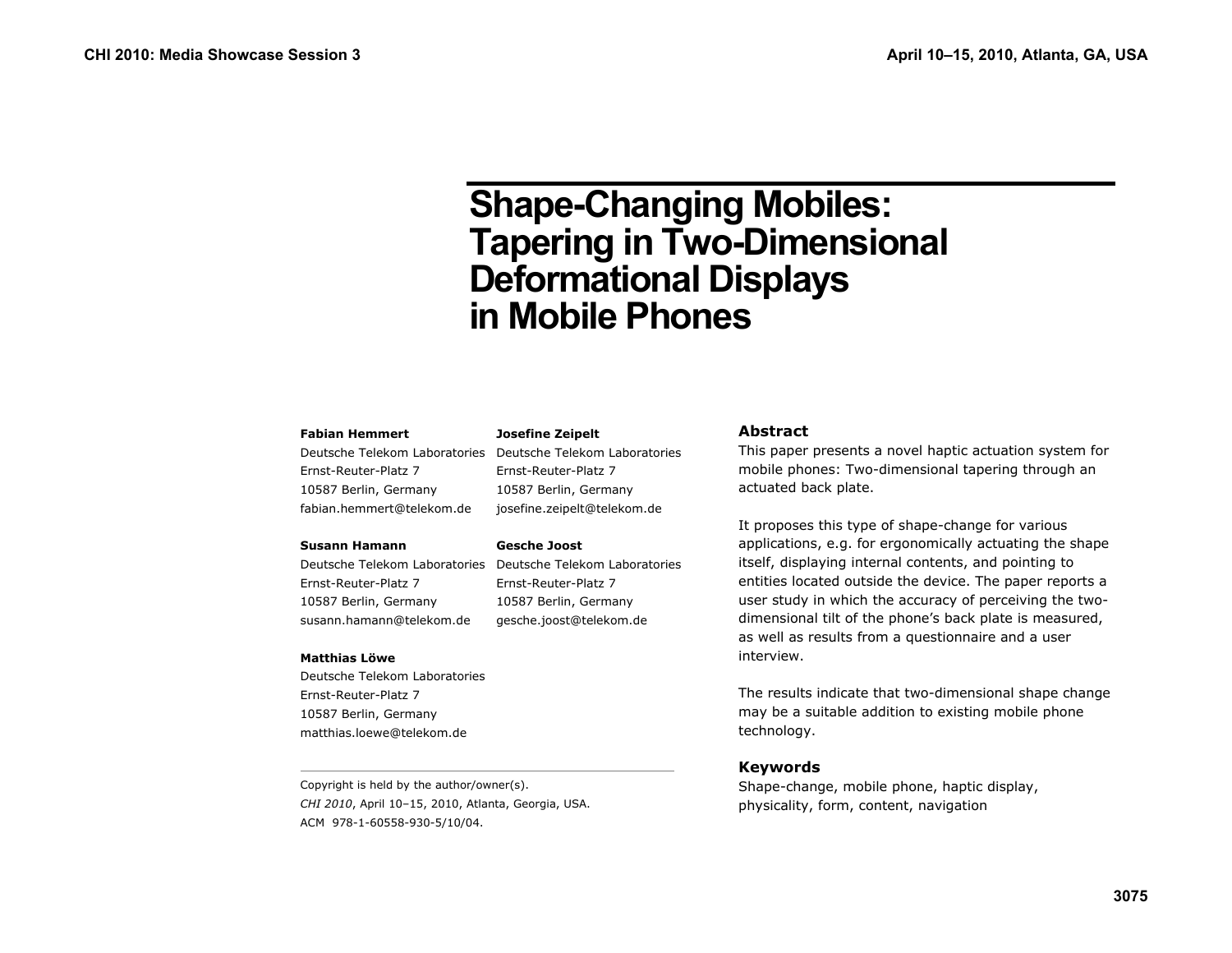

Fig. 1: Concept. Shape actuation on back of mobile phone.



Fig. 2: Prototype. Shape-change augmented box, driven by four servo motors.

# **ACM Classification Keywords**

H5.m. Information interfaces and presentation (e.g., HCI): Miscellaneous.

# **General Terms**

Design, Human Factors

## **Introduction**

Previously, it has been argued that human-computer interaction should be based on embodied skills of humans [2]. This argumentation is sound, but taking it into practice is an activity that still needs to be explored further.

The human hand is a primary means of humancomputer interaction, and picking up on its specific abilities may, beyond leading to interesting schemes of interaction, provide insights into how embodied interaction could be developed in the future.

A particular skill of the human hand is the perception of the shape of hand-held objects [10].

## **Background**

Shape-change has been investigated in various contexts, in both mobile and non-mobile applications. This section reviews works relevant to this project in the following fields: Extendedness, surface and angle. The three of these usually perform in a dynamic interplay, and can hardly be separated, but such a categorization may help to see emergent gaps:

## *Exte ndedness Actuation*

Similar to the FlashBag USB drive concept [9], in the Dynamic Knobs [7] project, extendedness was investigated as a means of interaction on mobile

phones. The proposed solution is a knob that extends from the phone's side, as to display information and be used as a means of input at the same time. The usage of a button is simple and intuitively understandable, but, in its one-dimensionality, limited to a rather narrow interaction space.

## *Surface Actuation*

Horev's Tactophone [8] investigates, similarly, the utility of a surface change-based display in mobile applications. Coelho proposed changing surfaces [1] as well, in order to display information ambiently to users. It should be noted, though, that these proposals seem hard to be implemented on an actual mobile phone. They also operate on a symbolic representational layer, and may require prior knowledge to be interpreted. Harrison's [3] dynamically changing projection screen allows for altering of the interaction surface, depending on internal statuses – however, it does not provide a mobile solution.

## *Angle Actuation*

In the 'Talking to the Hand' project [8], an external hard disk was proposed that displayed its synchronization level through a twist in its chassis. Besides these explorations by Horev, actuating the angle between parts of a device has apparently not been the main focus of any research.

Recently, we proposed Shape-Changing Mobiles [5], which investigated one-dimensional, tilt-based shape change as a means of display for off-screen contents in a mobile phone. This follow-up project investigates the potential of using two-dimensional tilt operations (Fig. 1), as it may be of advantage in communicating more data to the user, in a more accurate way, and in closer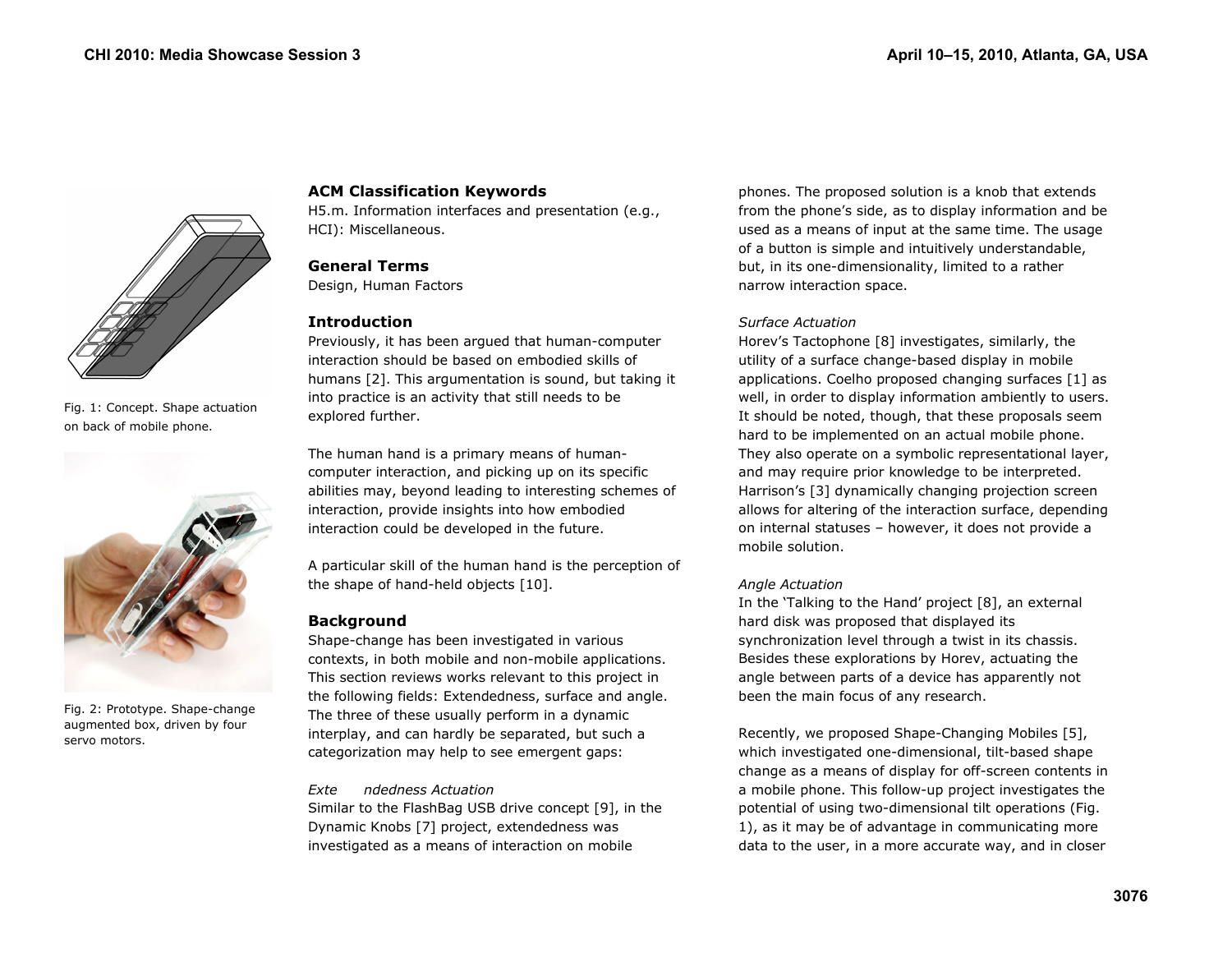





dynamic ergonomics. only off-screen content through thickness. the targets outside of the device.



Fig. 3: Actuation of the shape itself, Fig. 4: Display of internal, yet Fig. 5: Directional information towards

Fig. 6: Two-dimensional angular actuation.



Fig. 7: Thickness actuation.

relation to, usually two-dimensionally laid out, screen contents. We present a prototype (Fig. 2).

## **Applications**

The proposed system allows for various applications: Such that operate on the level of device shape itself (e.g. being thin in the pocket and thick, tapering downwards, while held in hand) (Fig. 3), internal content (e.g. providing digital content with physical volume, displaying off-screen elements through device thickness on the respective edges) (Fig. 4) and external entities (e.g. pointing towards a destination in a navigation scenario) (Fig. 5).

# **Prototype**

The proposed prototype consists of a mobile-phone shaped box. The box is enabled to change its geometry via four servo motors which are placed in its corners. The resulting movement is a tilt of the back plate, around two rotational axes (Fig. 6). The back plate is affixed to the chassis with rubber connectors and pushed out by the servo motors' levers – a circumstance that, besides changing the device's angular properties, also allows for changing the device's thickness (Fig. 7). The prototype, in its smallest state, measures 110x20x60mm and allows for tilting of its back plate by 10° into each direction, extending by up to 15mm in depth.

# **Users and Task**

12 users (5f, 7m, Ø 28.8 yrs.) participated in a study that assessed how precise users were able to determine the angle between the device's front plate and its back plate. In a training phase, they were introduced to the minimum and maximum X and Y tilt angles of the back plate, alongside intermediate positions. After that, they were asked to estimate a series of 15 pseudorandomized tilt positions, marking a reference point on a nearby computer, showing a graphical representation of the prototype. This reference point was determined by the proportion of the current tilt, compared to the maximum of 10°, on each the X and Y axis.

During the test, all subjects were wearing headphones and had no visual contact to the device, operating through a curtain. They also put down the device after each trial: Users were not in contact with the device while it changed angles.

In this performance task, the measured items were time on task and error. Users also filled out a questionnaire, assessing the pragmatic and hedonic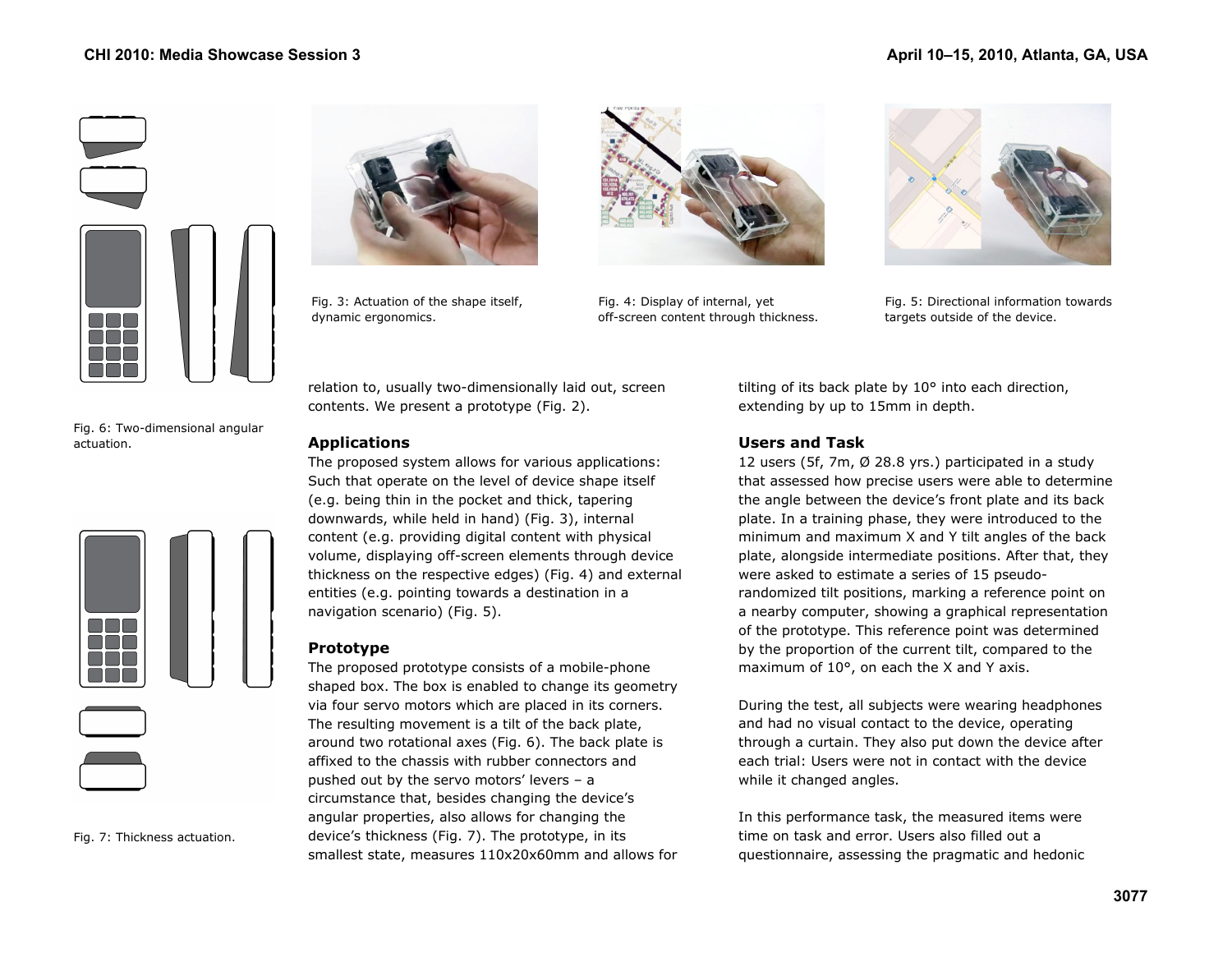





Fig. 9: Attractiveness ratings for *Shape-Changing Mobiles* and *Weight-Shifting Mobiles* prototypes

qualities of the proposed system [4] and took part in a semi-structured interview.

In the same test, all users were introduced to an alternative system: A weight-shifting mobile [6]. The test results were compared between both prototypes.

#### **Results**

Users were able to determine the angle of the back plate with an average error of  $5.46^{\circ}$  (SD =  $5.33^{\circ}$ ) on the device's X axis, and with an average error of 5.47°  $(SD = 4.96^{\circ})$  on the device's Y axis. They did so in an average time of  $7.01s$  (SD=  $4.71s$ ).

A T-Test revealed no significant differences between the accuracy on the X axis and the accuracy on the Y axis ( $T_{11}$  = .030, p = .485). We did find a positive correlation between X error and Y error (Pearson's  $r =$ .781,  $N = 12$ ,  $p = .001$ ) (Fig. 8). No significant differences were found in comparing the percental accuracy of the weight-shifting mobile and the shapechanging variant  $(T_{11} = .685, p = .508)$ .

As for the results from the questionnaire, we found significant differences on the 'Attractiveness' scale  $(T_{11})$  $= 3.823$ ,  $p = .003$ ): The shape-changing prototype was rated significantly more attractive ( $M = 5.09$ , SD = 0.58) than its weight-shifting counterpart ( $M = 4.42$ ,  $SD = 0.74$ ) (Fig. 9). Also, on the 'Hedonic Quality: Identification' scale, we found differences ( $T_{11}$  = 3.422,  $p = .006$ ) in favor of the shape-changing system (M = 4.69,  $SD = 0.56$ ), compared to the alternative proposal  $(M = 4.39, SD = 0.69).$ 

During the interviews, users pointed out that they preferred the 'ergonomic activeness' of the system, and its 'distinguishability just by feeling the edges', and especially the 'clarity of edge and center positions'. They particularly asked for the possibility to 'use the shape as a manipulative input, as well'.

## **Discussion**

The average error rates reported above indicate that estimating the angle between the device's back and front plates is feasible for users at a level that allows its usage as a means of information display. This accuracy and the considerably high average time required for the estimation might be influenced by the fact that users did not feel the movement of the plate – perceiving the transitions, as it would be the case in many real-world scenarios, may have an effect on time and accuracy, as the previous position could serve as a reference. While users performed similarly well on the device's X and Y axis, we found a correlation between the X and Y error. This circumstance might qualify the proposed method of shape-based display especially for *directional* information: When users misjudged the X position, they also misjudged, in a similar amount, the Y position. The angle was therefore estimated rather correctly, while the offset from the center was estimated rather wrongly.

When comparing the shape-based system to its counterpart from the 'Weight-Shifting Mobiles' project, we found no differences in the accuracy of position estimation, but in subjective ratings of the quality of interaction, in favor of the system presented in this paper. However, this might be due to the prototypes themselves and differences in their size and weight: The weight-shifting prototype was about twice the size and weight of the shape-actuated one.